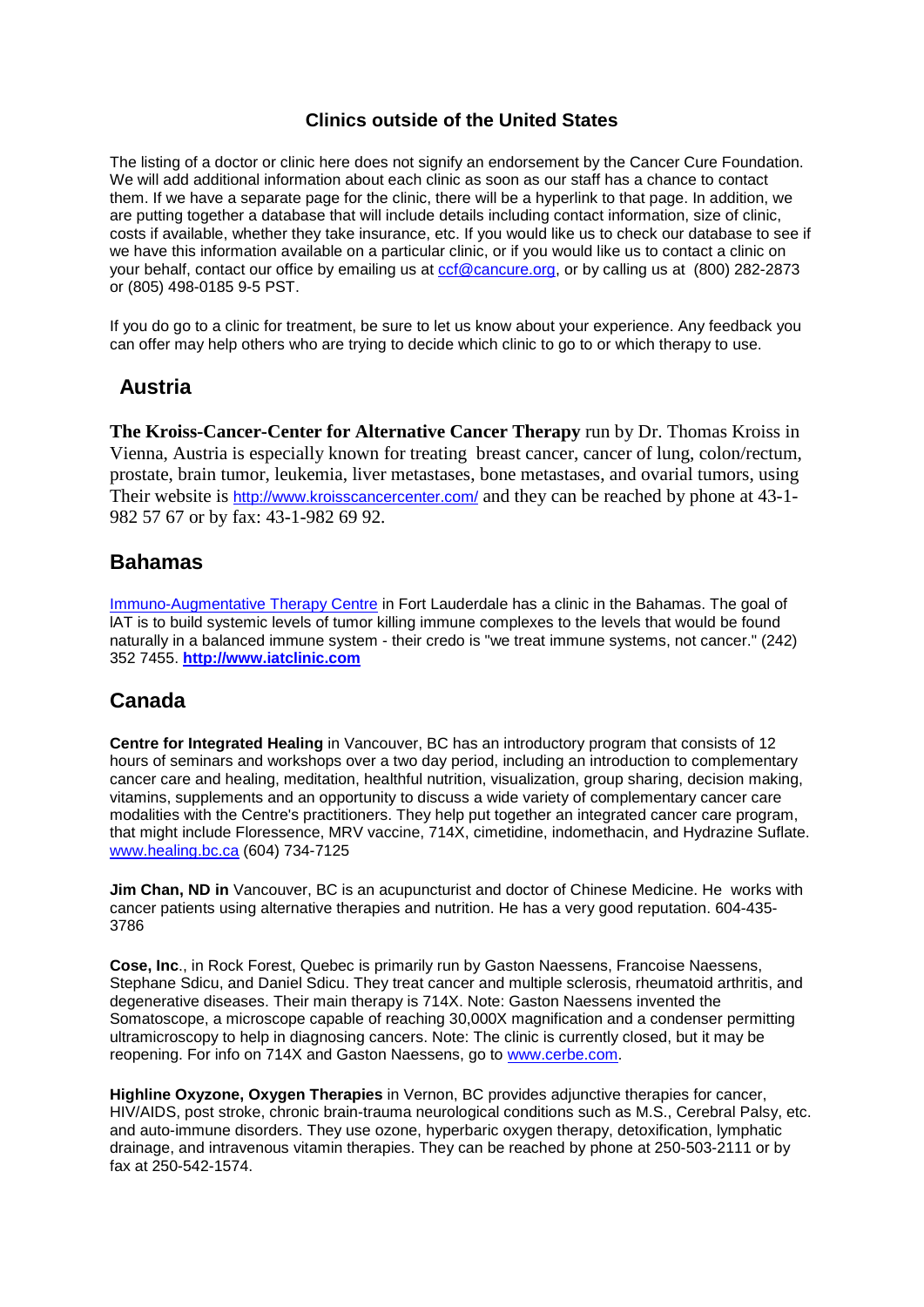**HOC Centre for Progressive Medicine - Dr. Thao Nguyen** in Coquitlam, BC uses hyperbaric oxygen, hydrogen peroxide, ozone, Bio-Oxidative Medicine, Balneotherapy, IV / Chelation. It is a Hyperbaric oxygen centre with a naturopathic physician on staff. Their focus is on neurological conditions as well as adjunctive care for cancer and HIV/AIDS. They can be reached by phone at 604- 520-3941 or by fax at 604-520-9869.

Abram Hoffer, M.D., Ph.D. practices in British Columbia. He is considered a pioneer in the use of nutritional substances for healing. He uses high doses of Vitamin C along with other supplements, and a low-fat, low-sugar, dairy-free diet. 250 386 8756 **<http://www.islandnet.com/~hoffer>**

Kelowna Naturopathic Clinic in Kelowna, BC is run by Dr. Garrett Swetlikoff, ND. He is a naturopathic physician who has a family practice and utilizes biological medicine. He uses a wide variety of modalities, including but not limited to, clinical nutrition, botanical medicine, homeopathy, intravenous high dose vitamin/minerals, Ukrain, B17 oral and IV, neural therapy, ozone, IV hydrogen peroxide, photo oxidation, thymus injections, IV DMSO, Heckel whole body hyperthermia, Insulin Potentiation Therapy, Potassium and Insulin IV, Helixor mistletoe therapy, Photocell, Clodronate, Heparin,Pulsed electromagnetic field therapy, Ionized O2, Blood and Urine vaccines, Sanum pleomorphic remedies, IV Garlic, PCSPES, Chelation therapy IV and oral, Enzymes, various diets and alot of "care and love" - his words.

phone: 250-868-2205 or email: [gswetlikoff@home.com](mailto:Gswetlikoff@home.com)

Natural Therapeutics Limited in Toronto, Canada. We believe this clinic has been shut down.

**Northern Health Inc.** in Ontario - Rudolf E. Falk, M.D., who was associated with this clinic has passed away. It has been replaced by the **Nasri Chelation Clinic**. Dr. Durenfeld and Dr. Nasri are continuing where he left off using a variety of approaches including vitamin C, hyaluronan, HA, hyperthermia, Intravenous Poly MVA with Hyaluronic Acid, Iscador, Laetrile, Tumorin, Hydrogen Peroxide, Neural Therapy, Wobe-mugos, Dendritic vaccine, Infra red Sauna. They also use low-dose chemotherapy, non-steroidal anti-inflammatory drugs, and high doses of vitamin C, all of which are combined with hyaluronic acid, which is a targeting carrier molecule. The use of hyaluronic acid allows for better penetration of the drug to the tumor, and also better targeting, so the severe side effects of drugs are not felt. In operation since 1986. Phone: (705)735-2354. website: [www.nasrichelation.com.](http://www.nasrichelation.com/)

**Pacific Center** in Vancouver is run by Rachelle Herdman, N.D., M.D. They treat chronic problems, including cancer, autoimmune, neurological, cardiovascular, digestive disorders, and chronic fatigue. Treatments include: nutrition, diet, Ayurveda, homeopathy, botanical medicine & teas, herbal tincture, plant extracts, supplements, mind-body medicine-in-depth and counseling. Phone: (604)734-0244.

**Richmond Alternative Medical Clinic** in Richmond, BC - Dr. Martin Kowk, ND, MSAOM, RAC, uses traditional (TCM) Chinese herbal medicine, acupuncture, acupoint injections, clinical nutrition, homeopathic medicine, chelation therapy, ozone, IV therapy, and more. They also treat autoimmune disorders and do amalgam and heavy metal detoxification. Phone: 604-207-0167

**Schafer's Health Centre**, in Saskatchewan run by Dr. Sir Leo J. Schafer, M.H., R.H.C., L.C.S.P., also treat AIDS, degenerative diseases. He uses, herbology, magnets, diet, nutrition, Rife, and over 220 herbal formulas. They also sell Rife machines. In operation over 20 years. Phone: (306) 228-2512.

**Vital Path Health Centre** in British Columbia treats cancer fibromyalgia, liver disease, and stroke using hyperbaric oxygen, homeopathy, oxygen, Chinese herbs, Essiac and Hoxsey in some cases, diet, and acupuncture. Psychological therapies are also used, such as guided imagery and positive affirmations. Their website is<http://www.vitalpathhealthcentre.com/> for more information. (250) 549- 1400

# **Cuba**

In Havana, **Ozone Research Center** - Carlos Hernandez Castro, Ph.D., also treats senile dementia, Parkinson's, arthritis, diabetic neuroangiopathy, and glaucoma. Primary therapy is ozone therapy. 011- 53-721-0588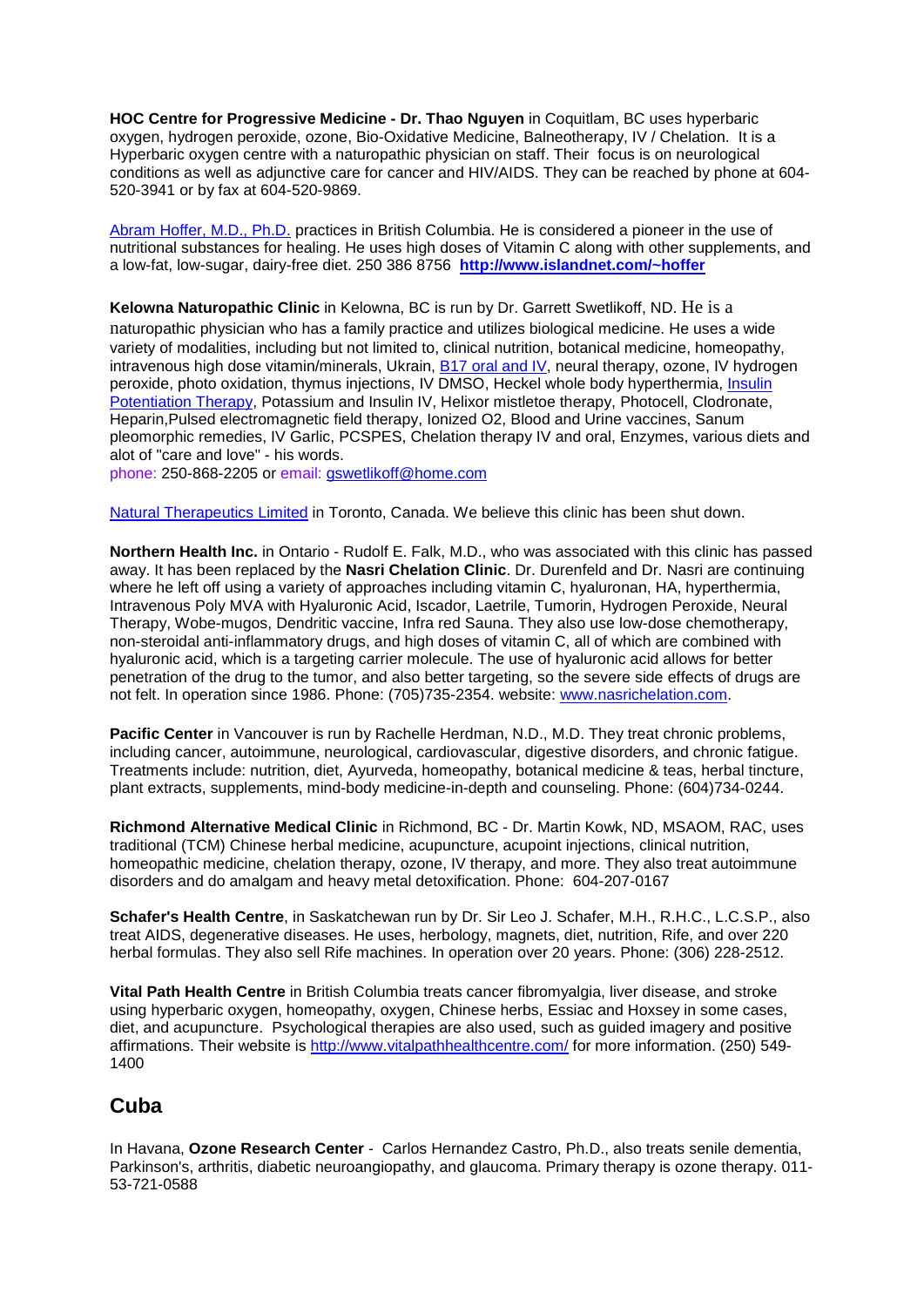# **Denmark**

**Humlegaarden Complementary Cancer Clinic** - Since 1945, Humlegaarden has been one of Scandinavia's most well-known private cancer clinics, using alternative therapies along with chemotherapy if necessary. 45 491 32 465

# **Ecuador**

**Robert B. Wickman DO ND** is Quito is an Osteopathic doctor, specializing in diseases of the nervous system and spinal column. He has treated many cancers, even advanced. He uses IPT therapy, diet and supplements. [Rbw66\\_2000@yahoo.com](mailto:Rbw66_2000@yahoo.com) 593-2-241-274

# **England/Europe/UK**

**Brackendene Clinic**, run by Dr. Paul Layman is in Dorset, England. They carry out metabolic therapy and give B17 IVs. You can contact him at: Tel. 01202 824109/ Fax 01202 820739.

**The Bristol Cancer Help Center** in England is run by Dr. R.M. Daniel, B.Sc., M.B.B.Ch. The clinic opened in 1980. They use diet, immune stimulators, vitamins, minerals, herbal extracts, Bach flower remedies, shiatsu, massage, and many creative techniques. Their website is <http://www.bristolcancerhelp.org/> or contact: 0117 980 9500 Fax: 0117 923 9184.

Callebout, M.D. in London, England uses numerous herbs, nutritional supplements, enzymes, and substances uniquely tailed to fight cancer, along with a detoxification regime, an overhaul of the patient's diet, and psychological tips for "health survivorship." 011 44 207 2 55 2232 or Mobile: 44 7930 336348

**Dove Clinic for Integrated Medicine in Hants.** They tailor their tests and treatments to the individual. They may use Laetrile and Dendritic Cell Therapy to reduce tumor size, C-statin from bindweed for angiogenesis inhibition, homeopathy, diet and nutrition, autohemotherapy or intravenous ozone, acupuncture, whole body negative ionisation, and life style changes/mind/body approaches. They treat late stage cancers and many chronic diseases. Their website is [http://www.doveclinic.com](http://www.doveclinic.com/) and they can be reached by phone at 01962 718 000.

The Issels Cancer Treatment is a 50 year old therapeutic system originating in Europe. Therapy includes: detoxification, nutritional support, supplementation of vitamins, minerals and enzymes, Chelation Therapy, acupuncture, massage therapy, counseling, Oxygen/Ozone Therapy, vaccines, light therapy, and a truly integrated approach to treating cancer.

The Park Attwood Clinic in Worcestershire uses a combination of treatments, including anthroposophical approaches, in conjunction with conventional medication when needed. They treat a wide range of illnesses including cardio-vascular diseases, musculo-skeletal disorders, neurological problems, immunological disorders, and cancer. Tel: +44 (0) 1299 861444 or Fax: +44 (0) 1299 861375. Full details at their website [www.parkattwood.org.](http://www.parkattwood.org/)

# **Germany**

BioPulse Rejuvenation Clinic - The Bio Pulse Clinic in Mexico has been stopped from using some of the therapies they were using. We aren't sure about the clinic in Germany.

**Bio Med Klinik** in Bad Borgzabern is run by E. Dieter Hager, M.D., Ph.D., since 1989. They treat cancer as well as other immunodeficiencies, including chronic fatigue syndrome. They use many therapies including hormone therapy, hyperthermia, immunotherapy (ASI/tumor vaccination), thymus peptides, and electrotherapy (galvanotherapy). Complementary oncology, immunology and hyperthermia. Contact info: 49 / 63 43 / 7 05 - 0<http://www.biomed-klinik.de/bmgruwo1en.htm>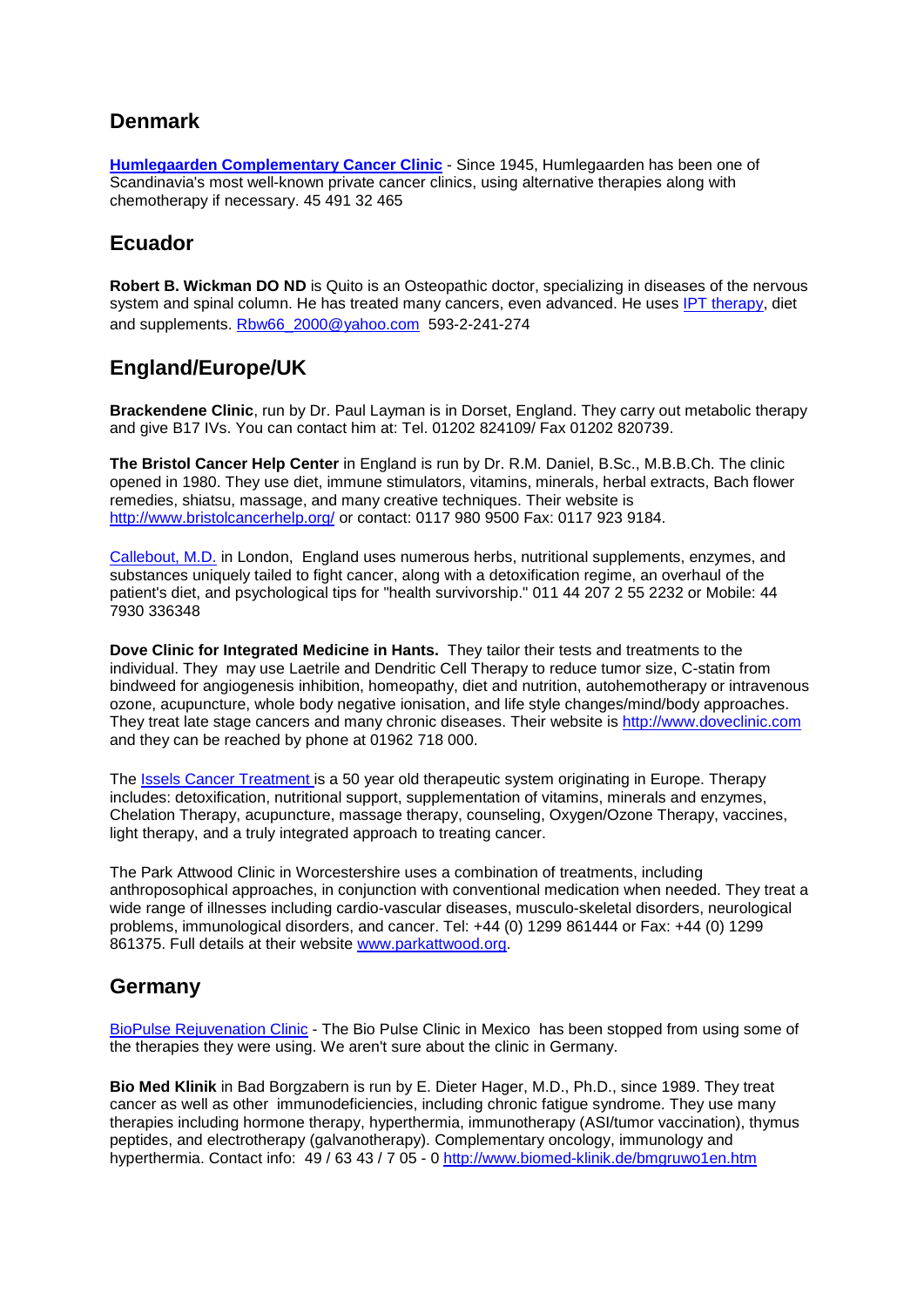**Hartmut Baltin, M.D.** between Salzburg and Munich treats cancer, multiple sclerosis, HIV, and autoimmune diseases. He uses diet, plant extracts, hyperthermia, ozone, vaccinations, minerals, vitamins, psychotherapy, surgery, and acupuncture. Tel.: 0049-08052-4176.

**Hufeland Clinic for Holistic Immunotherapy** in Bad Mergentheim Germany uses a treatment based on a well-established concept developed by Dr. Josef Issels, which is a holistic approach using fever therapy, hyperthermia and immunobiological medicine. They treat most cancers including breast, melanoma, prostate, colon, kidney, brain, and sarcomas, as well as arteriosclerosis. They also use colonics, eumetabolic, homeopathic, vitamins, minerals, enzymes, ozone, oxygen, hydrogen peroxide, chelation, hydrotherapy, acupuncture, and nutrition. 49 7931/536-0 [http://www.hufeland](http://www.hufeland-klinik.de/Englisch/hufeland_clinic.htm)[klinik.de/Englisch/hufeland\\_clinic.htm](http://www.hufeland-klinik.de/Englisch/hufeland_clinic.htm)

**Dr. Helmut Keller** treats cancer as well as multiple sclerosis, chronic polyarthritis, Crohn's disease, and neurodermatitis using preventative programs, immune evaluations, vitamins, minerals, and hyperthermia. Phone: 011-49-9288-5166. We show he has moved to Stella Maris Clinic in Mexico.

Klinik St. Georg in Bad Aibling, Germany is run by Dr. Douwes. Their standard cancer protocol is a week of detoxification and the strengthening of the immune system with diet and nutritional supplements, followed by two weeks of localized hyperthermia treatment and low-dose chemotherapy. Best to fax them at 011+49-8061-498-455 [http://www.klinik-st](http://www.klinik-st-georg.de/englisch/Frameset.html)[georg.de/englisch/Frameset.html.](http://www.klinik-st-georg.de/englisch/Frameset.html) We have received a few complaints about thiweb page on them for additional information.

**Hans Nieper's clinic** is in Hanover, north of Frankfurt. Although he is no longer alive, the office is still open and they treat cancer, multiple sclerosis, arteriosclerosis, coronary disease, amyotrophic lateral sclerosis, rheumatoid arthritis, and osteoporosis. Therapies include eumetabolic therapy, gene repair, beta-carotene, dialdehydes, squalene-ascorbate, ureylmandelonitrile, laetrile, and enzymes. (Trying to confirm contact info: 011-49-511-348-08-08 or Fax: 011-49-511-318417.) s clinic - Go to our

**Institute for Immunology and Thymus Research** in Bad Harzburg outside of Hanover is run by Milan C. Pesic, M.D. They have had the best response with treating the following cancers: lung, bladder, colon, pancreatic, breast, Hodgkin's, non-Hodgkins, and Kaposi's sarcoma. They use THX/Thymex-L, a thymus extract for the immune system. Tel.: 0049-5322-960541

# **Hong Kong**

**Optimum Health Centre** in Causeway Bay is run by Alexander Yuan, B.A., D.C., N.D., D.Ht. It was established in 1987 and is one of the oldest & largest health centers in Hong Kong. They treat a full range of health problems, including AIDS and cancer. They use gastrointestinal tract cleansing, colon hydrotherapy, herbal, nutritional, constitutional hydrotherapy, ionic, enzymes, supplements, and diet. 2577-3798 <http://www.naturalhealing.com.hk/ohc.htm>

### **Hungary**

**United Cancer Research Institute**, in Budapest is run by Dr. Laszlo K. Csatary and Eva Csatary. They can be reached via a Fort Lauderdale phone/fax number: 954-525-3120. This clinic uses a notso-new Virus Therapy that they have been researching and developing for over 30 years. They have patients that are in remission since their inception. 954-525-3120

### **Ireland**

**The East Clinic in Killaloe** in County Clare/Killaloe is run by Paschal Carmody, M.B., B.Ch., D.C.H., D.Obs. It was established over 20 years ago. They treat cancer as well as cardiovascular disease, musculoskeletal, dermatological, hematological, and neurological disorders. They use immune modulating, live cell treatment, ozone, hyperthermia, chelation, and nutritional supplement therapy. Tel: 001 353 61 376349/376206. Fax: 001 353 61 376773.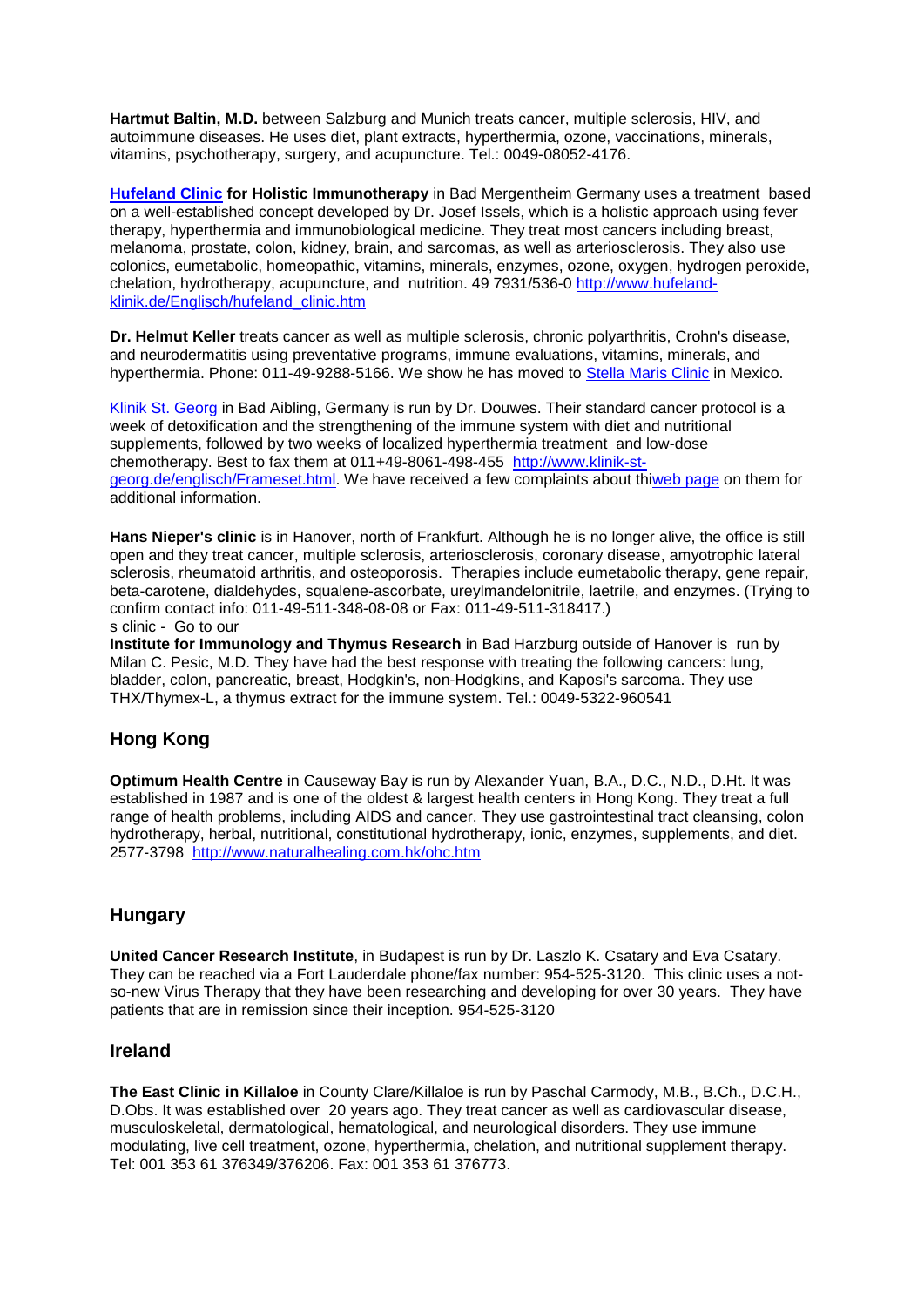### **Israel**

J**oseph Brenner, M.D.** has a clinic in Tel-Aviv. He mainly treats cancer using nutrition, megadoses of vitamins & minerals, laetrile, iscador, NSAIDs, shark cartilage, neytumorin, carcinomium copmostium (HEEL), herbs, and acupuncture. Phone: 972-3-5467733 or 972-3-5467739.

### **Italy**

**Giancarlo Pizza, MD at Sant'Orsola-Malpighi Hospital** in Bologna - Telephone (direct from the U.S.) 01139 0516362478 or fax: 01139 0516362476. Treatment is out-patient at the Clinic. Additional follow-up both and home and visiting the clinic may be required. Best results are in renal cancer, but they treat most cancers. They use specific and non-specific transfer factor; low dose IL-2 injected intralymphatically, interferon, LAK cells (lymphokine activated killer cells), interferonalpha, and hormone therapy. Currently they have a proposed research study on transfer factor as a form of immunotherapy for advanced metastatic prostate cancer stage D3. NFAM has a write up on this clinic at [http://www.med.unibo.it.](http://www.med.unibo.it/)

#### **Japan**

**Holistic Keihoku Hospital** in Tokyo is run by Tsuneo Kobayashi, M.D. They treat many cancers including bone, breast, liver, ovarian, and colon; as well as cirrhosis of the liver; and chronic hepatitis. They use lymphocyte therapy, LAK therapy, plasma exchange, herbal, refreshment therapy (enhancement of natural healing), psychoimmunomodulation, and immuno-thermo-chemotherapy. 0081-03-3946-7271

#### **Mexico**

The list of Mexican Clinics has been moved to its own page. Go to Directory of Mexican Clinics. Be sure to read our write up on why so many people go to these Mexican Clinics on the same page.

#### **New Zealand**

**Bay of Plenty Environmental Health Clinic** in Tauranga is run by Mike Godfrey, M.B.B.S. In addition to cancer they treat Alzheimer's, cardiovascular disorders, and other chronic diseases using nutrition, immunosupportive therapies, detoxification, chelation, acupuncture, and homeopathy. They also do mercury amalgam investigations.

### **Phillipines**

**Bio Medical Health Center** in Pasay City, Metro Manila treats chronic degenerative diseases, vascular and heart diseases using, homeopathy, chelation, and Chinese Medicine. 0063-702-827- 1444

#### **Portugal**

**Health Center of Lisbon** is run by Serge Jurasunas, ND. It was established over 15 yrs ago. They treat most cancers, especially breast, stomach, prostate, colon, pancreas, and brain; as well as multiple sclerosis, and Parkinson's. The therapies they use include: Geoxy 132, chitin, Ukraine therapy, bamboo leaf extract, SGE, SOD, LEM, aloe vera injections, xian tian, propermyl, DMSO, enzymatic, hematoxilan, live cell, tributyrrate, nucleic acid, and peptides. 00351-1-347-1117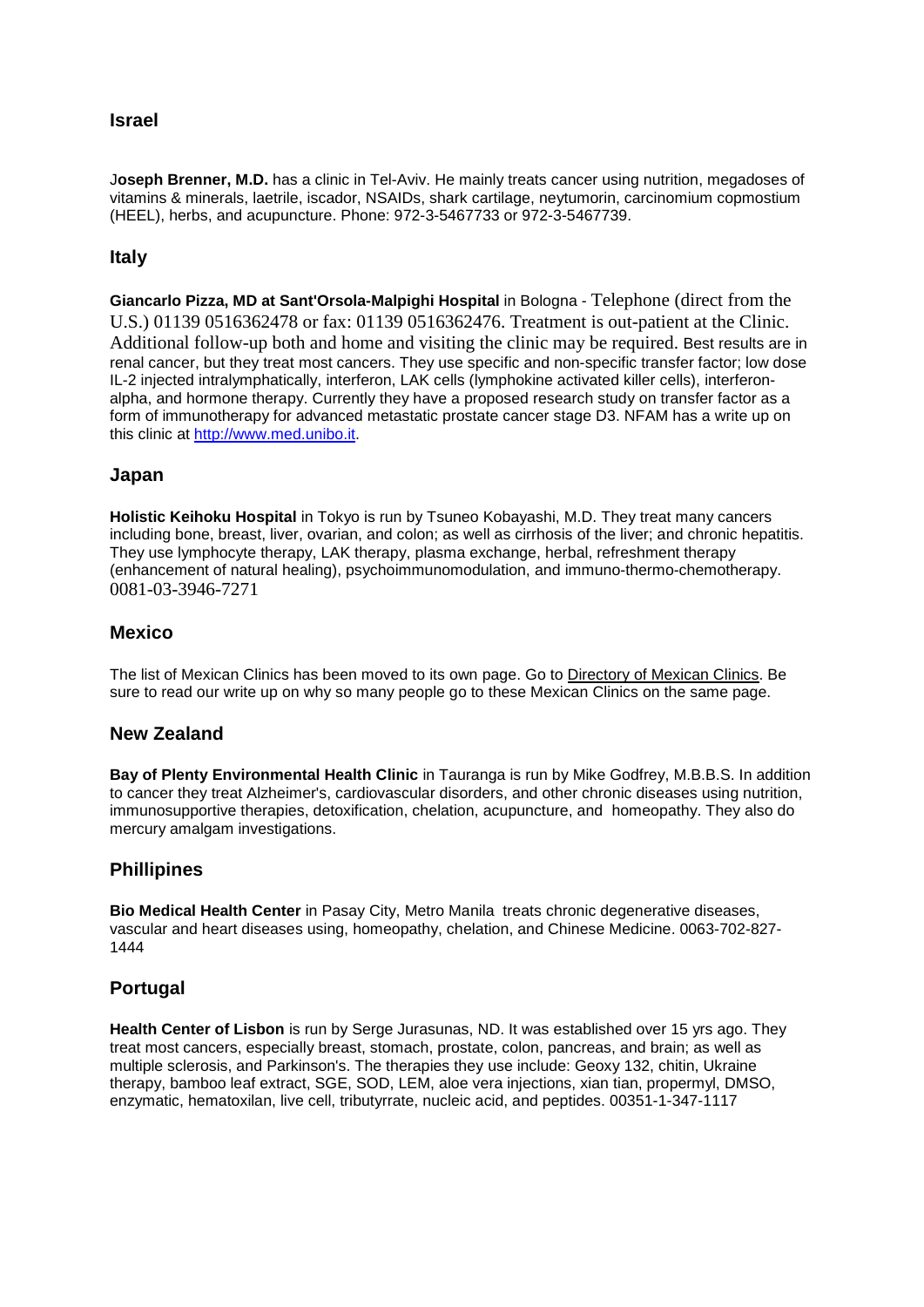### **San Salvador**

**Hospital de Diagnostico,** a "boutique hospital" using art and music and other extra medical forms of gentleness and strength to add to its ambiance of healing, has added HANSI AT to its list or therapies offered. To assure El Salvador of its integrity, it will be tested further there under the auspices of Stanford University, while other tests are beginning in St. Petersburg, Russia, in cooperation with the Pasteur Institute and the World Health Organization. Dr. Rodrigo Brito, president and director of Hospital de Diagnostico, and his staff will administer the treatment of late stage cancer along with the facility's arsenal of advanced equipment for cancer therapies. Dr. Cesar Bertacchini, oncologist and professor of oncology in Buenos Aires, Argentina, will join them as medical director of the program. Patients will be received beginning August 1, 2002. For additional information, contact Dr. Colleen Green at the U.S. Information Office (941) 358-8500.

### **Spain**

**J. Buxalleu Font** in Barcelona treats solid tumors using self-vaccination with gamma globulin. He has used this therapy since 1965. 0034-93-792-0489

Las Mariposas Clinic in Malaga, Spain - treats any problem with chronic diseases and degeneration, especially cancer. Their clinic, as far as we know, is the only clinic in the world that **offers a full refund of all clinical consultation fees** to any cancer patient that is treated by them that does not see any noticeable improvements within ninety days after following their therapy. Their program uses HLB - high blood resolution analysis to allow them to tailor their approach to your specific endogenic (immune) status and hormonal needs, EAP (Electro-Acupuncture) treatment, and Dr. Budwig's protocol.

### **South Africa**

**Spring of Life Therapeutic Center** in Kenya uses Polyatomic Oxygen Therapy and Apheresis in treating cancer. Detoxification and boosting the immune system is a major part of their approach. They use intravenous treatments, colonic enemas, diet, supplementation, and in some cases they use intravenous blood additives and substitutes. Tel No: (+ 254) 733708041

The following are not clinics, but may be able to offer referrals:

#### **SACMA** - **South African Complementary Medical Assoc.**

Dr David Nye in Cape Town Tel/Fax: (021) 531-5766

#### **SAMAS - South African Medical Acupuncture Society**

Dr Bernard Brom or Helga Busch: (021) 885 1010 in Cape Town

#### **SAHMA - South African Homeopathic Medical Association**

Dr J. Jankelson in Johannesburg Tel: (011) 728-1605 or Fax: -6881

**AMASA - Anthrosophical Medicine Association of So Africa** Dr Raoul Goldberg in Cape Town Tel (021) 762-2364 or Fax: -1973

#### **SAAMA - South African Ayurvedic Medicine Association**

Dr Kuben Naidu Tel: (021) 448-8472 or Fax: (021) 448-8395

### **South America**

**Centro De Rejuvenecimiento Cellular Por Oxigenoterapia Hiperbarica** in Palmira, Colombia does adjuvant HBO treatment, especially for those receiving radiation or chemotherapy, mostly breast and